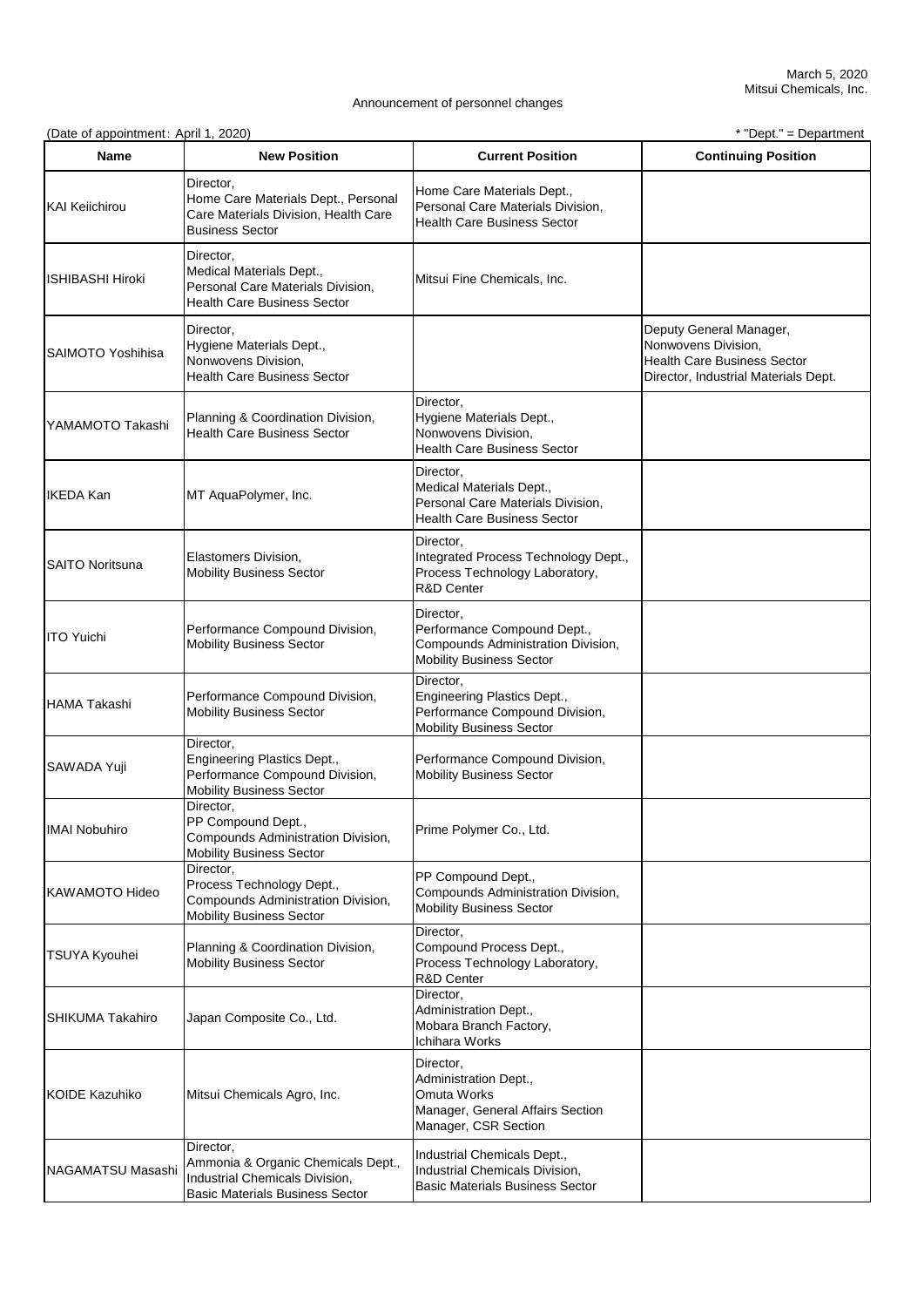| <b>Name</b>             | <b>New Position</b>                                                                                                  | <b>Current Position</b>                                                                                                                              | <b>Continuing Position</b>                                                          |
|-------------------------|----------------------------------------------------------------------------------------------------------------------|------------------------------------------------------------------------------------------------------------------------------------------------------|-------------------------------------------------------------------------------------|
| NAKAYAMA Yasushi        | Licensing Division,<br><b>Basic Materials Business Sector</b>                                                        | Director,<br>Polymerization Catalysts Dept.,<br>Process Technology Laboratory,<br><b>R&amp;D Center</b>                                              |                                                                                     |
| MIYATA Fumiya           | Director,<br>ICT Materials Business Dept.,<br><b>New Business Incubation Center</b>                                  | <b>Corporate Planning Division</b>                                                                                                                   |                                                                                     |
| SHIODA Tsuyoshi         | Director,<br>Energy Solution Dept.,<br><b>New Business Incubation Center</b>                                         | <b>Next Generation Business</b><br><b>Development Division</b>                                                                                       |                                                                                     |
| <b>INOUE Yoshihisa</b>  | Director,<br>Open Innovation Dept.,<br><b>New Business Incubation Center</b>                                         | SPARX Asset Management Co., Ltd.                                                                                                                     |                                                                                     |
| IISHIHARA Masahiro      | <b>Purchasing Division</b>                                                                                           | Director,<br>Ammonia & Organic Chemicals Dept.,<br>Industrial Chemicals Division,<br><b>Basic Materials Business Sector</b>                          |                                                                                     |
| <b>MATSUURA Akira</b>   | Corporate Planning Division                                                                                          | Director,<br>Fine Chemical Process Dept.,<br>Process Technology Laboratory,<br><b>R&amp;D Center</b>                                                 |                                                                                     |
| <b>TADA Yumi</b>        | Director,<br>Public Relations Dept.,<br><b>Corporate Communications Division</b>                                     | Public Relations Dept.,<br><b>Corporate Communications Division</b>                                                                                  |                                                                                     |
| SARUWATARI<br>Kazutaka  | Director,<br>Administration Dept.,<br>Mobara Branch Factory,<br>Ichihara Works                                       | Director,<br>Manufacturing Dept.-2,<br>Osaka Works                                                                                                   |                                                                                     |
| SUNADA Eiyu             | Director,<br>Manufacturing Dept.-2,<br>Osaka Works                                                                   | Phenols Division,<br><b>Basic Materials Business Sector</b>                                                                                          |                                                                                     |
| HONDA Hiroya            | Director,<br>Safety & Environment Dept.,<br>Iwakuni-Ohtake Works                                                     | Manager,<br>Hypol Manufacturing Section,<br>Manufacturing Dept.-2,<br>Iwakuni-Ohtake Works                                                           |                                                                                     |
| <b>UENO Yuichi</b>      | Director,<br>Technical Dept.,<br><b>Omuta Works</b>                                                                  | Director,<br>Planning & Coordination Dept.,<br><b>Engineering Division,</b><br>Production & Technology Center                                        |                                                                                     |
| <b>SAKAMOTO Keita</b>   | Director,<br>Administration Dept.,<br><b>Omuta Works</b><br>Manager, General Affairs Section<br>Manager, CSR Section | Corporate Administration & Legal<br><b>Division</b>                                                                                                  |                                                                                     |
| HASEYAMA Yutaka         | Air Water Carbonic Inc.                                                                                              | Director,<br>Technical Dept.,<br><b>Omuta Works</b>                                                                                                  |                                                                                     |
| <b>KIHARA Toshihide</b> | Planning & Coordination Division,<br>Production & Technology Center                                                  | Director,<br><b>Plant Operation Technology Training</b><br>Center,<br>Safety & Environment Technology<br>Division,<br>Production & Technology Center |                                                                                     |
| AIZAWA Takehiko         | Director,<br>Planning & Coordination Dept.,<br>Engineering Division,<br>Production & Technology Center               |                                                                                                                                                      | Director, Project Dept.,<br>Engineering Division,<br>Production & Technology Center |
| KATO Kazuhiko           | Safety & Environment Technology<br>Division,<br>Production & Technology Center                                       | Director,<br>Safety & Environment Dept.,<br>Iwakuni-Ohtake Works                                                                                     |                                                                                     |